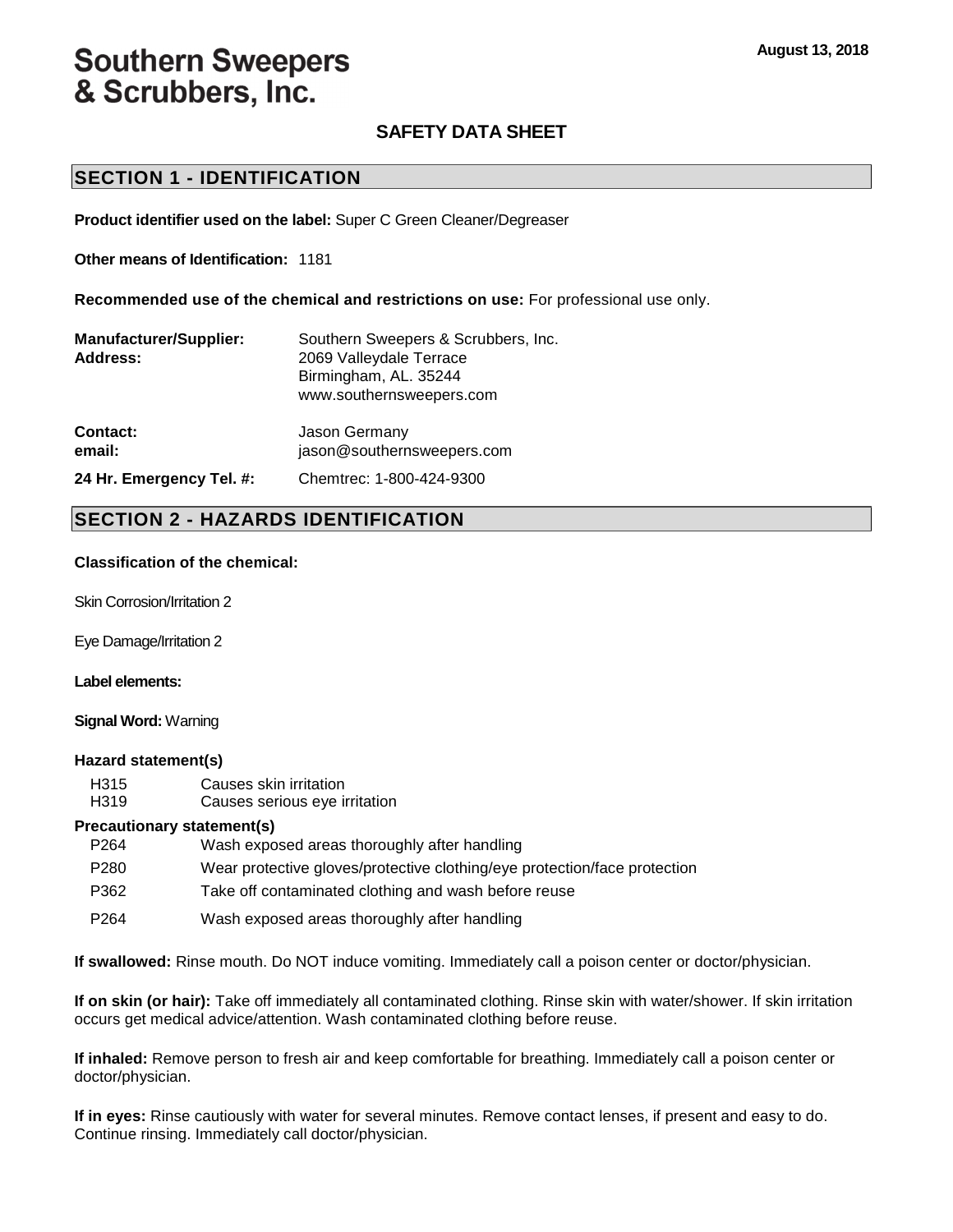

**Other hazards not otherwise classified:** None Known

# **SECTION 3 - COMPOSITION/INFORMATION ON INGREDIENTS**

| <b>Chemical Name, Common Name &amp; Synonyms:</b>                                                              | CAS#                                      | Concentration<br>% |
|----------------------------------------------------------------------------------------------------------------|-------------------------------------------|--------------------|
| Water (65%) / Sodium iminodisuccinate (35%)                                                                    | $7732 - 18 - 5(65%)$<br>144538-83-0 (35%) | $1-5$              |
| <b>Potassium Carbonate</b>                                                                                     | 584-08-7                                  | 1-5                |
| Sodium Laurylaminodipropionate                                                                                 | 14960-06-6                                | 1-5                |
| Internal Blend - Alcohol Ethoxylate #1 (40-60%) / Alcohol<br>Ethoxylate #2 $(20-40%)$ / Amine Oxide $(15-35%)$ |                                           | $10-30$            |

**\*\* If the chemical name/CAS # is "proprietary" and/or the weight % is shown as a range, this information had been withheld as a trade secret.** 

# **SECTION 4 - FIRST-AID MEASURES**

#### **Description of first aid measures:**

**If swallowed:** Rinse mouth. Do NOT induce vomiting. Immediately call a poison center or doctor/physician.

**If on skin (or hair):** Take off immediately all contaminated clothing. Rinse skin with water/shower. If skin irritation occurs get medical advice/attention.

**If inhaled:** Remove person to fresh air and keep comfortable for breathing. Immediately call a poison center or doctor/physician.

**If in eyes:** Rinse cautiously with water for several minutes. Remove contact lenses, if present and easy to do. Continue rinsing. Immediately call doctor/physician

**Most Important symptoms and effects, both acute and delayed:** Causes skin and eye irritation

**Indication of any immediate medical attention and special treatment needed:** Treat symptomatically

### **SECTION 5 - FIRE-FIGHTING MEASURES**

#### **Extinguishing media:**

**Suitable extinguishing media:** Use extinguishing measures that are appropriate to local circumstances and the surrounding environment.

**Unsuitable extinguishing media:** Not determined

**Special hazards arising from the substance or mixture:** None known

**Flammability classification:** Not flammable

**Hazardous combustion products:** Carbon oxides, oxides of phosphorus other unidentified organic compounds.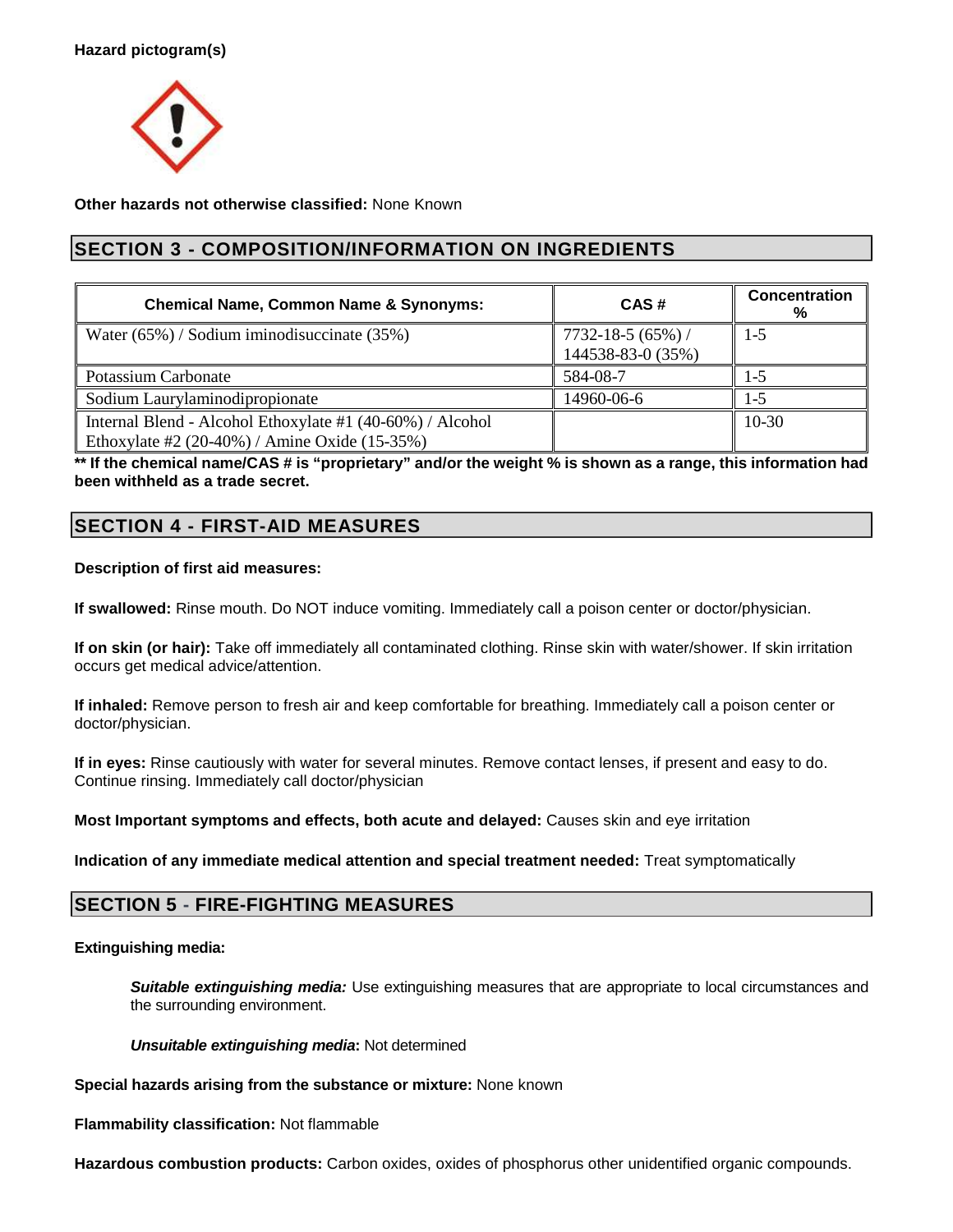**Special protective equipment and precautions for firefighters:** 

**Protective equipment for fire-fighters:** Firelighters should wear proper protective equipment and selfcontained breathing apparatus with full face piece operated in positive pressure mode.

**Special fire-fighting procedures:** Move containers from fire area if safe to do so. Cool closed containers exposed to fire with water spray. Do not allow run-off from firefighting to enter drains or water courses. Dike for water control.

# **SECTION 6 - ACCIDENTAL RELEASE MEASURES**

**Personal precautions, protective equipment and emergency procedures:** All persons dealing with the clean-up should wear the appropriate chemically protective equipment. Keep people away from and upwind of spilt/leak. Restrict access to area until completion of clean-up. Refer to protective measures listed in sections 7 and 8.

**Methods and material for containment and cleaning up:** Do not allow material to contaminate ground water system. If necessary, dike well ahead of the spill to prevent runoff into drains, sewers, or any natural waterway or drinking supply. Ventilate the area. Prevent further leakage or spillage if safe to do so. Soak up with inert absorbent material. Do not use combustible absorbents, such as sawdust. Pick up and transfer to properly labeled containers. Contaminated absorbent material may pose the same hazards as the spilled product. Contact the proper local authorities.

**Special spill response procedures:** In case of a transportation accident, contact Infotrac 1-800-535-5053 (North America), 011-1-352-323-3500 (International). If a spill/release in the US in excess of the EPA reportable quantity is made into the environment, immediately notify the national response center in the United States (phone: 1-800-424- 8802).

# **SECTION 7 - HANDLING AND STORAGE**

**Precautions for safe handling:** Handle in accordance with good industrial hygiene and safety practice. Use protective equipment recommended in section 8. Avoid contact with skin, eyes or clothing. Do not breathe dust/fume/gas/mist/vapors/spray. Wash face, hands, and any exposed skin thoroughly after handling.

**Conditions for safe storage:** Keep container tightly closed and store in a cool, dry and well-ventilated place. Store locked up. Keep out of reach of children.

**Incompatible materials:** Oxidizing agents. Do not mix with other chemicals or cleaners

### **SECTION 8 – EXPOSURE CONTROLS AND PERSONAL PROTECTION**

| <b>Exposure Limits:</b>                                                                                        |                                         |    |                 |                       |             |
|----------------------------------------------------------------------------------------------------------------|-----------------------------------------|----|-----------------|-----------------------|-------------|
|                                                                                                                |                                         |    |                 | <b>OSHA PEL</b>       |             |
| <b>Chemical Name</b>                                                                                           | CAS#                                    |    | <b>TWA STEL</b> | <b>PEL</b>            | <b>STEL</b> |
| Water $(65\%)$ / Sodium iminodisuccinate $(35\%)$                                                              | 7732-18-5 (65%) / 144538-<br>83-0 (35%) |    |                 |                       |             |
| Potassium Carbonate                                                                                            | 584-08-7                                | 10 | 10              | 15<br>mg/m3mg/m3mg/m3 |             |
| Sodium Laurylaminodipropionate                                                                                 | 14960-06-6                              |    |                 |                       |             |
| Internal Blend - Alcohol Ethoxylate #1 (40-60%) /<br>Alcohol Ethoxylate #2 (20-40%) / Amine Oxide (15-<br>35%) |                                         |    |                 |                       |             |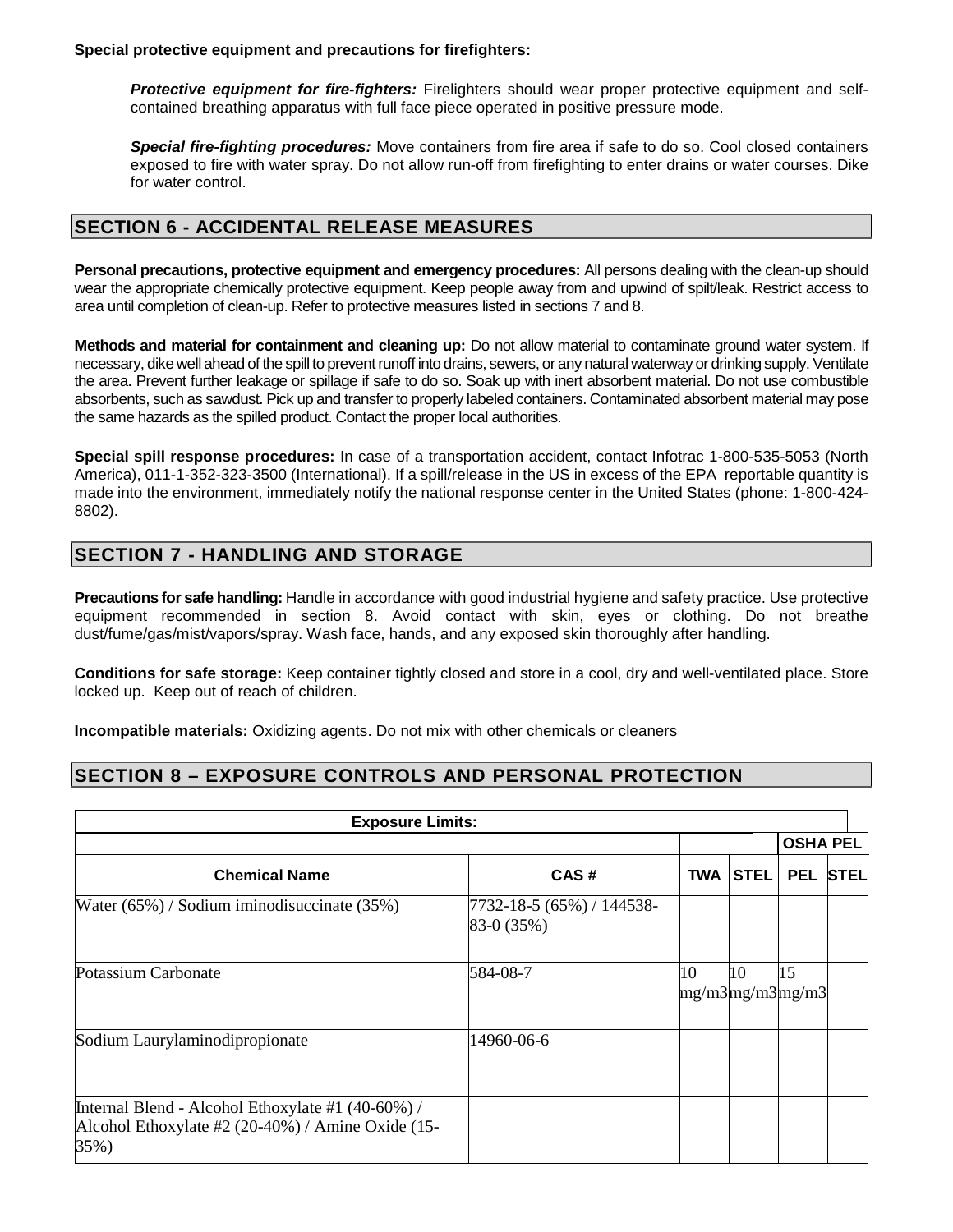#### **Exposure controls:**

**Ventilation and engineering measures:** Use only in well-ventilated areas. Apply technical measures to comply with the occupational exposure limits. Where reasonably practicable this should be achieved by the use of local exhaust ventilation and good general extraction. In case of insufficient ventilation wear suitable respiratory equipment.

**Respiratory protection:** If airborne concentrations are above the permissible exposure limit or arc not known, use NIOSH-approved respirators. Respirators should be selected based on the form and concentration of contaminants in air, and in accordance with OSHA (29 CFR 1910.134). Advice should be sought from respiratory protection specialists.

**Skin protection:** Wear protective gloves. Where extensive exposure to product is possible, use resistant coveralls, apron and boots to prevent contact. The suitability for a specific workplace should be discussed with the producers of the protective regimes.

**Eye face protection:** Wear eye/face protection. Wear as appropriate tightly fitting safety goggles; Safety glasses with side-shields.

**Other protective equipment:** Ensure that eyewash stations and safety showers are close to the workstation location. Other equipment may be required depending on workplace standards.

**General hygiene considerations:** Do not breathe vapours or spray mist. Avoid contact with skin, eyes and clothing. Do not eat, drink or smoke when using this product. Wash exposed areas thoroughly after handling. Remove and wash contaminated clothing before re-use. Handle in accordance with good industrial hygiene and safety practice.

# **SECTION 9 - PHYSICAL AND CHEMICAL PROPERTIES**

**Appearance:** Clear yellow liquid

**Odor:** None

**Odor threshold:** No applicable information available

**pH:** 10.5

**Melting/Freezing point:** No applicable information available

**Initial boiling point and boiling range:** No applicable information available

**Flash point:** None to boiling

**Flashpoint (Method):** No applicable information available

**Evaporation rate (BuAe = 1):** Similar to water

**Flammability (solid, gas): Not flammable** 

**Lower flammable limit (% by vol.):** Not Flammable

**Upper flammable limit (% by vol.):** Not Flammable

**Vapor pressure:** No applicable information available

**Vapor density:** No applicable information available

**Density:** 8.73lbs/gal

**Solubility in water:** Soluble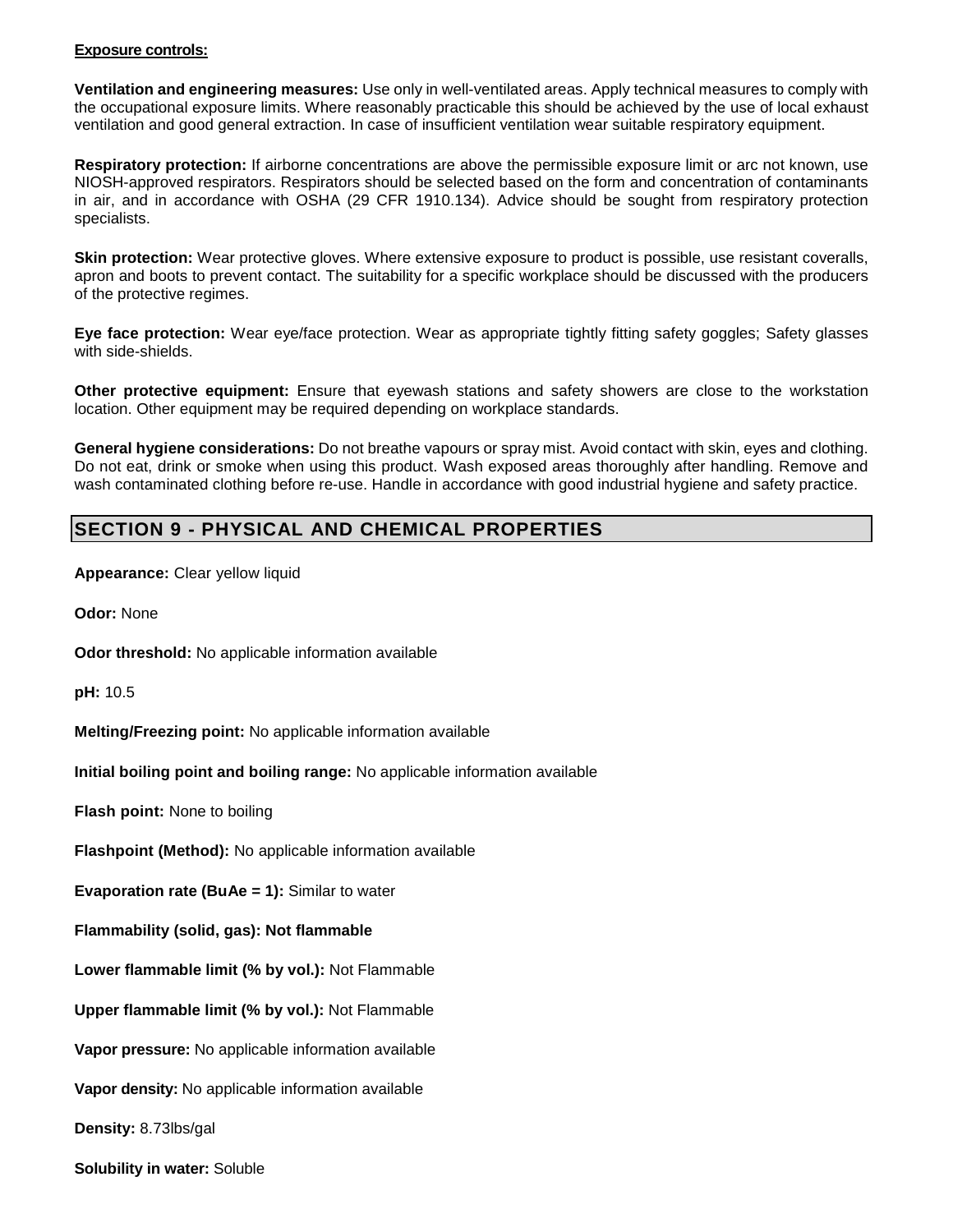**Other solubility(ies):** No applicable information available

**Partition coefficient:** No applicable information available

**Auto ignition temperature:** No applicable information available

**Decomposition temperature:** No applicable information available

**Viscosity:** Similar to water

**Volatile organic Compounds (%VOC's):** 0%

**Other physical/chemical comments:** No applicable information available

### **SECTION 10 - STABILITY AND REACTIVITY**

**Reactivity:** Not normally reactive

**Chemical stability:** Stable

**Possibility of hazardous reactions:** No hazardous polymerization

**Conditions to avoid:** Keep out of reach of children. Do not use in areas without adequate ventilation. Avoid contact with incompatible materials.

**Incompatible materials:** Fluorine, strong oxidizing or reducing agents, bases, metals, sulfur trioxide, phosphorus pentoxide

**Hazardous decomposition products:** None known. Refer to 'Hazardous Combustion Products' in Section 5

### **SECTION 11 - TOXICOLOGICAL INFORMATION**

#### **Information on likely routes of exposure:**

**Routes of entry - inhalation:** Avoid breathing vapors or mists

**Routes of entry - skin & eye:** Avoid contact with skin or eyes

**Routes of entry - Ingestion:** Do not taste or swallow

#### **Potential Health Effects:**

**Signs and symptoms of short term (acute) exposure:** 

**Symptoms:** Please see section 4 of this SDS sheet for symptoms**.**

**Potential Chronic Health Effects:**

**Mutagenicity:** Not expected to be mutagenic in humans.

**Carcinogenicity:** No components are listed as carcinogens by ACGIH, IARC, OSHA or NTP.

**Reproductive effects:** No applicable information available

**Sensitization to material:** No applicable information available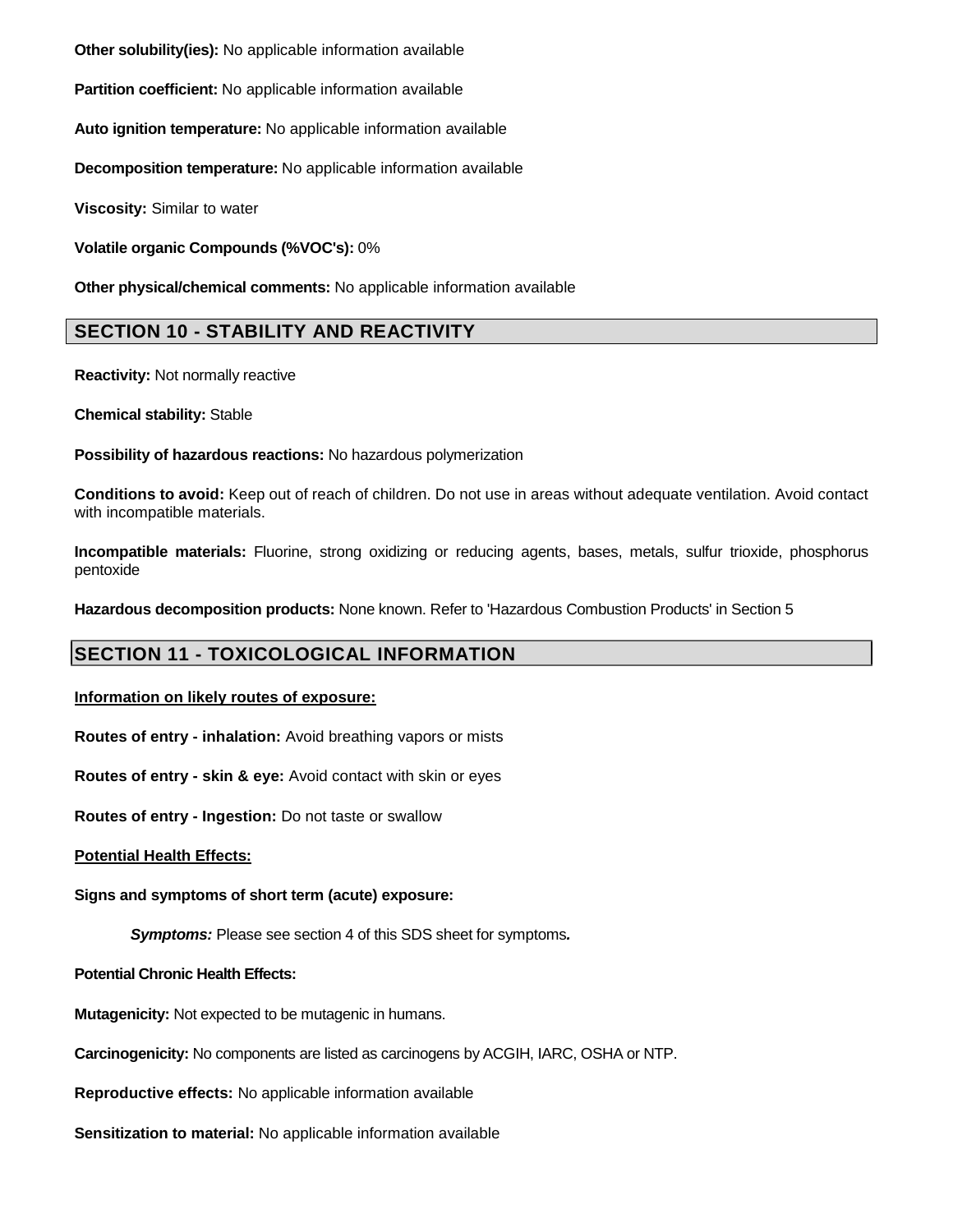**Specific target organ effects:** No data available to indicate product or components will have specific target organ effects.

**Medical conditions aggravated by overexposure:** Preexisting skin or eye disorders.

#### **Toxicological data:**

See the following table for individual ingredient acute toxicity data.

| <b>Chemical name</b>        | CAS#                | $LD_{50}$   | $LD_{50}$        | $LC_{50}$          |
|-----------------------------|---------------------|-------------|------------------|--------------------|
|                             |                     | (Oral, rat) | (Dermal. Rabbit) | (4hr, Inhal., rat) |
| Water $(65%)$ / Sodium      | 7732-18-5           | 2001        | 2001             |                    |
| iminodisuccinate (35%)      | $(65\%) / 144538$ - |             |                  |                    |
|                             | 83-0 (35%)          |             |                  |                    |
| Potassium Carbonate         | 584-08-7            | 1870        |                  |                    |
| Sodium                      | 14960-06-6          | 17800       | 68000            |                    |
| Laurylaminodipropionate     |                     |             |                  |                    |
| Internal Blend - Alcohol    |                     |             |                  |                    |
| Ethoxylate #1 $(40-60%)/$   |                     |             |                  |                    |
| Alcohol Ethoxylate #2 (20-  |                     |             |                  |                    |
| 40%) / Amine Oxide (15-35%) |                     |             |                  |                    |

\*All empty cells no applicable information available

Other important toxicological hazards: None reported.

### **SECTION 12 - ECOLOGICAL INFORMATION**

**Ecotoxicity:** May be dangerous for the environment. No data is available on the product itself. Should not be released into the environment.

**Persistence and degradability:** All ingredients are readily biodegradable and/or approved for direct release into environment under the EPA SaferChoice program.

**Bioaccumulation potential:** No applicable information available.

**Mobility in soil:** No applicable information available.

**Other Adverse Environmental effects:** No applicable information available.

### **SECTION 13 - DISPOSAL CONSIDERATIONS**

**Handling for disposal:** Handle in accordance with good industrial hygiene and safety practice. Refer to protective measures listed in sections 7 and 8. Empty containers retain residue (liquid and/or vapour) and can be dangerous.

**Methods of disposal:** Dispose in accordance with all applicable federal, state, provincial and local regulations. Contact your local, state, provincial or federal environmental agency for specific rules.

**RCRA:** If this product, as supplied, becomes a waste in the United States, it may meet the criteria of a hazardous waste UN defined under RCRA, Title 40 CFR 261. It is the responsibility of the waste generator to determine the proper waste identification and disposal method. For disposal of unused or waste material, check with local, state and federal environmental agencies.